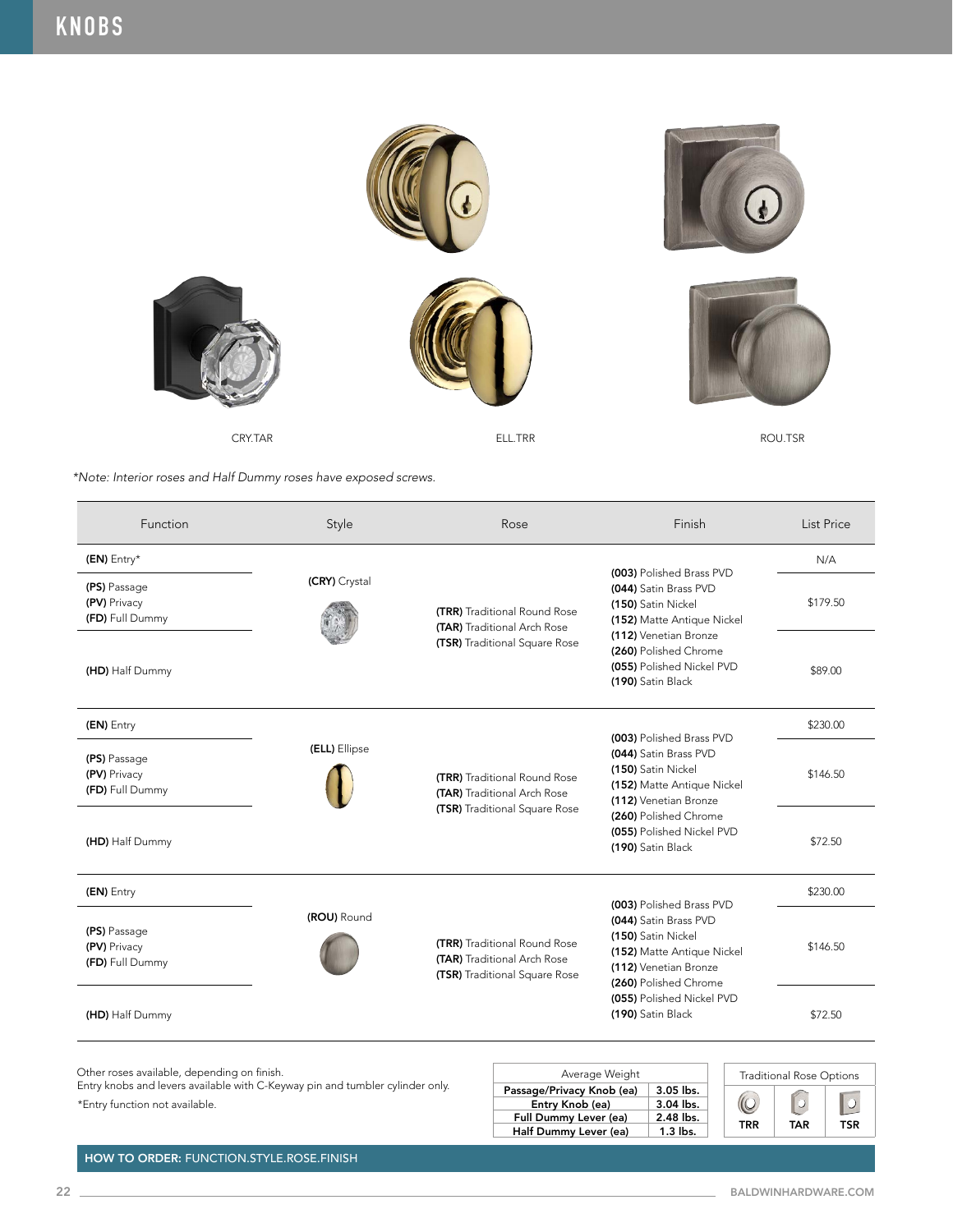

| Function                                                                                                                     | Style                      | Rose                                                                                                  | Finish                                                                                               | List Price                                              |
|------------------------------------------------------------------------------------------------------------------------------|----------------------------|-------------------------------------------------------------------------------------------------------|------------------------------------------------------------------------------------------------------|---------------------------------------------------------|
| (EN) Entry                                                                                                                   |                            |                                                                                                       | (003) Polished Brass PVD                                                                             | \$230.00                                                |
| (PS) Passage<br>(PV) Privacy<br>(FD) Full Dummy                                                                              | (TRA) Traditional          | <b>(TRR)</b> Traditional Round Rose<br>(TAR) Traditional Arch Rose                                    | (044) Satin Brass PVD<br>(150) Satin Nickel<br>(152) Matte Antique Nickel                            | \$146.50                                                |
| (HD) Half Dummy                                                                                                              |                            | (TSR) Traditional Square Rose                                                                         | (112) Venetian Bronze<br>(260) Polished Chrome<br>(055) Polished Nickel PVD<br>(190) Satin Black     | \$72.50                                                 |
| (PS) Passage<br>(PV) Privacy<br>(FD) Full Dummy                                                                              | (CCY) Contemporary Crystal | (CFR) Contemporary Five Inch Rose*<br>(CRR) Contemporary Round Rose                                   | (150) Satin Nickel<br>(112) Venetian Bronze<br>(044) Satin Brass PVD                                 | \$181.50                                                |
| (HD) Half Dummy                                                                                                              |                            | (CSR) Contemporary Square Rose<br>*\$5 List Cost Adder Per Rose                                       | (260) Polished Chrome<br>(055) Polished Nickel PVD<br>(190) Satin Black                              | \$90.00                                                 |
| (EN) Entry                                                                                                                   | (CON) Contemporary         |                                                                                                       | (150) Satin Nickel                                                                                   | \$240.00                                                |
| (PS) Passage<br>(PV) Privacy<br>(FD) Full Dummy                                                                              |                            | (CFR) Contemporary Five Inch Rose*<br>(CRR) Contemporary Round Rose<br>(CSR) Contemporary Square Rose | (112) Venetian Bronze<br>(044) Satin Brass PVD<br>(260) Polished Chrome<br>(055) Polished Nickel PVD | \$181.50                                                |
| (HD) Half Dummy                                                                                                              |                            | *\$5 List Cost Adder Per Rose                                                                         | (190) Satin Black                                                                                    | \$90.00                                                 |
| (EN) Entry                                                                                                                   | (RUS) Rustic               |                                                                                                       |                                                                                                      | \$248.50                                                |
| (PS) Passage<br>(PV) Privacy<br>(FD) Full Dummy                                                                              |                            | (RAR) Rustic Arch Rose<br>(RSR) Rustic Square Rose                                                    | (481) Dark Bronze<br>(492) White Bronze                                                              | \$185.00                                                |
| (HD) Half Dummy                                                                                                              |                            |                                                                                                       |                                                                                                      | \$92.50                                                 |
| Other roses available, depending on finish.<br>Entry knobs and levers available with C-Keyway pin and tumbler cylinder only. |                            | <b>Traditional Rose Options</b>                                                                       | Contemporary Rose Options                                                                            | <b>Rustic Rose Options</b>                              |
|                                                                                                                              |                            | <b>TRR</b><br><b>TSR</b><br><b>TAR</b>                                                                | $\circ$<br>$\bigcirc$<br><b>CFR</b><br><b>CSR</b><br><b>CRR</b>                                      | $\overline{O}$<br>$\bullet$<br><b>RAR</b><br><b>RSR</b> |

HOW TO ORDER: FUNCTION.STYLE X INTERIOR KNOB OR LEVER.HANDING.ROSE.FINISH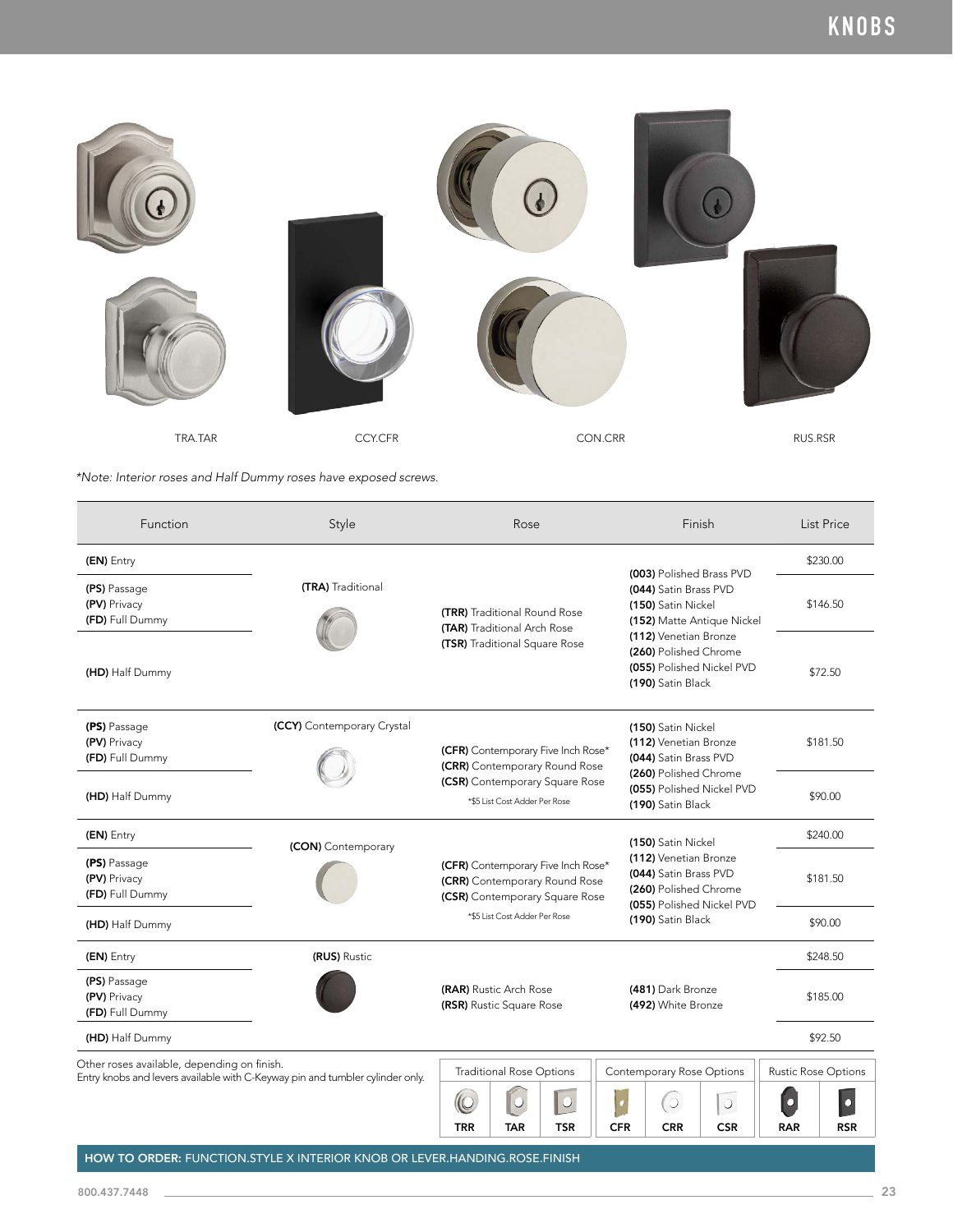

| Function                                        | Style            | Handing                           | Rose                                                                                                | Finish                                                                                                                                                                        | List Price |
|-------------------------------------------------|------------------|-----------------------------------|-----------------------------------------------------------------------------------------------------|-------------------------------------------------------------------------------------------------------------------------------------------------------------------------------|------------|
| (EN) Entry                                      |                  |                                   |                                                                                                     | (003) Polished Brass PVD                                                                                                                                                      | \$230.00   |
| (PS) Passage<br>(PV) Privacy<br>(FD) Full Dummy | (CUR) Curve*     | (R) Right Hand<br>(L) Left Hand   | (TRR) Traditional Round Rose<br><b>(TAR)</b> Traditional Arch Rose<br>(TSR) Traditional Square Rose | (044) Satin Brass PVD<br>(150) Satin Nickel<br>(152) Matte Antique Nickel<br>(112) Venetian Bronze<br>(260) Polished Chrome<br>(055) Polished Nickel PVD<br>(190) Satin Black | \$146.50   |
| (HD) Half Dummy                                 |                  |                                   |                                                                                                     |                                                                                                                                                                               | \$72.50    |
| (EN) Entry                                      |                  |                                   |                                                                                                     | (003) Polished Brass PVD                                                                                                                                                      | \$230.00   |
| (PS) Passage<br>(PV) Privacy<br>(FD) Full Dummy | (DEC) Decorative | (R) Right Hand*<br>(L) Left Hand* | <b>(TRR)</b> Traditional Round Rose<br>(TAR) Traditional Arch Rose<br>(TSR) Traditional Square Rose | (044) Satin Brass PVD<br>(150) Satin Nickel<br>(152) Matte Antique Nickel<br>(112) Venetian Bronze<br>(260) Polished Chrome<br>(055) Polished Nickel PVD<br>(190) Satin Black | \$146.50   |
| (HD) Half Dummy                                 |                  |                                   |                                                                                                     |                                                                                                                                                                               | \$72.50    |
| (EN) Entry                                      |                  |                                   |                                                                                                     | (003) Polished Brass PVD                                                                                                                                                      | \$230.00   |
| (PS) Passage<br>(PV) Privacy<br>(FD) Full Dummy | (FED) Federal    | (R) Right Hand*<br>(L) Left Hand* | (TRR) Traditional Round Rose<br>(TAR) Traditional Arch Rose<br>(TSR) Traditional Square Rose        | (044) Satin Brass PVD<br>(150) Satin Nickel<br>(152) Matte Antique Nickel<br>(112) Venetian Bronze<br>(260) Polished Chrome<br>(055) Polished Nickel PVD<br>(190) Satin Black | \$146.50   |
| (HD) Half Dummy                                 |                  |                                   |                                                                                                     |                                                                                                                                                                               | \$72.50    |

\*Handing required for Half Dummy function and split style or split finish orders. Other roses available, depending on finish.

Entry knobs and levers available with C-Keyway pin and tumbler cylinder only.

| Average Weight             | Traditio   |     |
|----------------------------|------------|-----|
| Passage/Privacy Lever (ea) | 3.05 lbs.  |     |
| Entry Lever (ea)           | 3.40 lbs.  |     |
| Full Dummy Lever (ea)      | 2.48 lbs.  |     |
| Half Dummy Lever (ea)      | $1.3$ lbs. | TRR |



HOW TO ORDER: FUNCTION.STYLE.ROSE.FINISH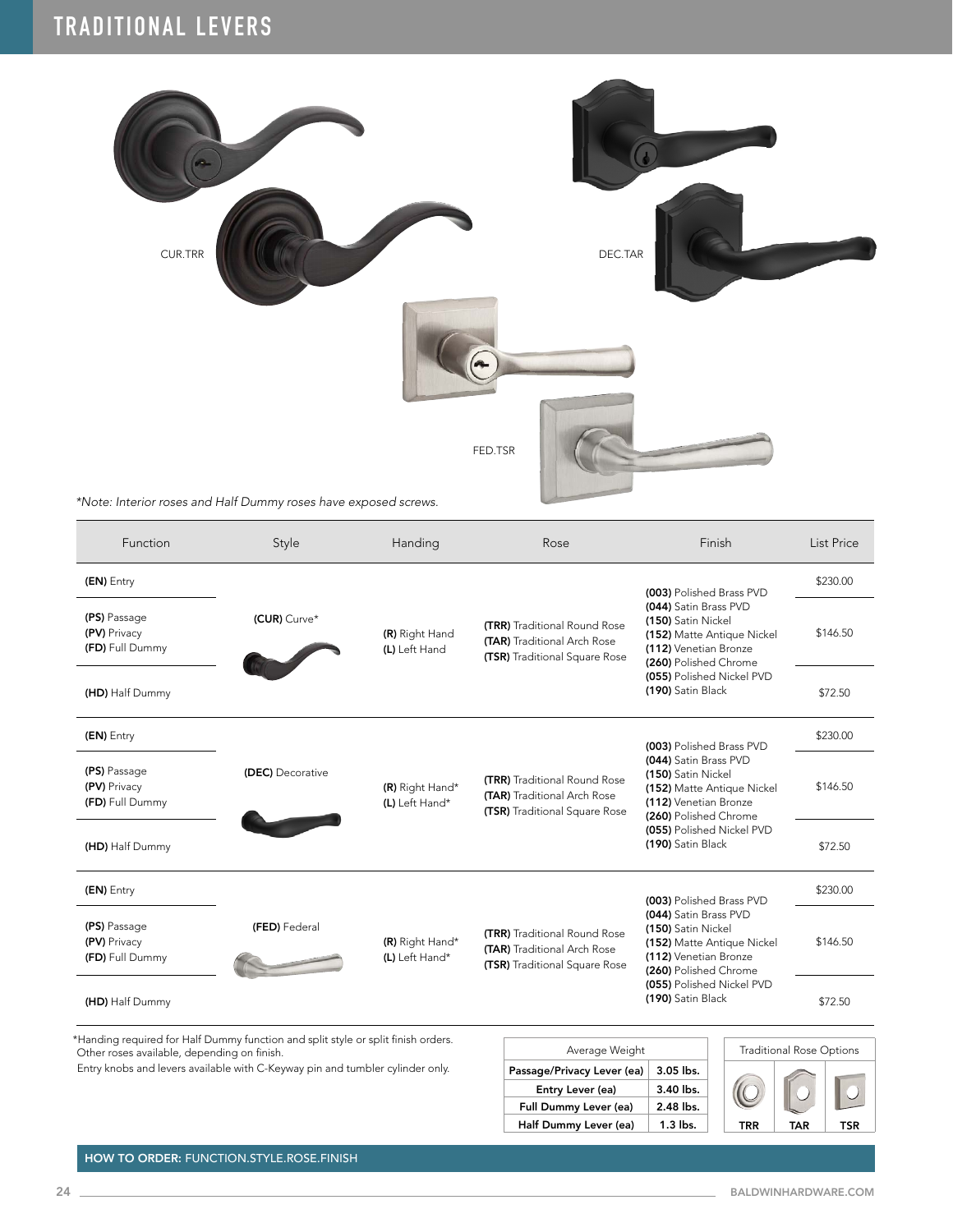

| Function                                                                                     | Style                                                                         | Handing*                        | Rose                                                                                                                                   | Finish                                                                                                                                          | List Price                |
|----------------------------------------------------------------------------------------------|-------------------------------------------------------------------------------|---------------------------------|----------------------------------------------------------------------------------------------------------------------------------------|-------------------------------------------------------------------------------------------------------------------------------------------------|---------------------------|
| (EN) Entry                                                                                   |                                                                               |                                 |                                                                                                                                        |                                                                                                                                                 | \$230.00                  |
| (PS) Passage<br>(PV) Privacy<br>(FD) Full Dummy                                              | (TUB) Tube                                                                    | (R) Right Hand<br>(L) Left Hand | (CFR) Contemporary Five Inch Rose*<br>(CRR) Contemporary Round Rose<br>(CSR) Contemporary Square Rose                                  | (150) Satin Nickel<br>(112) Venetian Bronze<br>(044) Satin Brass PVD<br>(260) Polished Chrome<br>(055) Polished Nickel PVD                      | \$146.50                  |
| (HD) Half Dummy                                                                              |                                                                               |                                 | *\$5 List Cost Adder Per Rose                                                                                                          | (190) Satin Black                                                                                                                               | \$72.50                   |
| (EN) Entry                                                                                   |                                                                               |                                 |                                                                                                                                        |                                                                                                                                                 | \$230.00                  |
| (PS) Passage<br>(PV) Privacy<br>(FD) Full Dummy                                              | (SQU) Square                                                                  | (R) Right Hand<br>(L) Left Hand | (CFR) Contemporary Five Inch Rose*<br>(CRR) Contemporary Round Rose<br>(CSR) Contemporary Square Rose<br>*\$5 List Cost Adder Per Rose | (150) Satin Nickel<br>(112) Venetian Bronze<br>(044) Satin Brass PVD<br>(260) Polished Chrome<br>(055) Polished Nickel PVD<br>(190) Satin Black | \$146.50                  |
| (HD) Half Dummy                                                                              |                                                                               |                                 |                                                                                                                                        |                                                                                                                                                 | \$72.50                   |
| *Handing not required for TUB and SQU styles.<br>Other roses available, depending on finish. |                                                                               |                                 |                                                                                                                                        |                                                                                                                                                 |                           |
|                                                                                              | Entry knobs and levers available with C-Keyway pin and tumbler cylinder only. |                                 | Average Weight                                                                                                                         |                                                                                                                                                 | Contemporary Rose Options |
|                                                                                              |                                                                               |                                 | Passage/Privacy Lever (ea)                                                                                                             | 3.05 lbs.                                                                                                                                       |                           |
|                                                                                              |                                                                               |                                 | Entry Lever (ea)<br>Full Dummy Lever (ea)                                                                                              | 3.40 lbs.<br>2.48 lbs.                                                                                                                          |                           |
|                                                                                              |                                                                               |                                 | Half Dummy Lever (ea)                                                                                                                  | 1.3 lbs.<br><b>CFR</b>                                                                                                                          | <b>CRR</b><br><b>CSR</b>  |

HOW TO ORDER: FUNCTION.STYLE X INTERIOR KNOB OR LEVER.HANDING.ROSE.FINISH